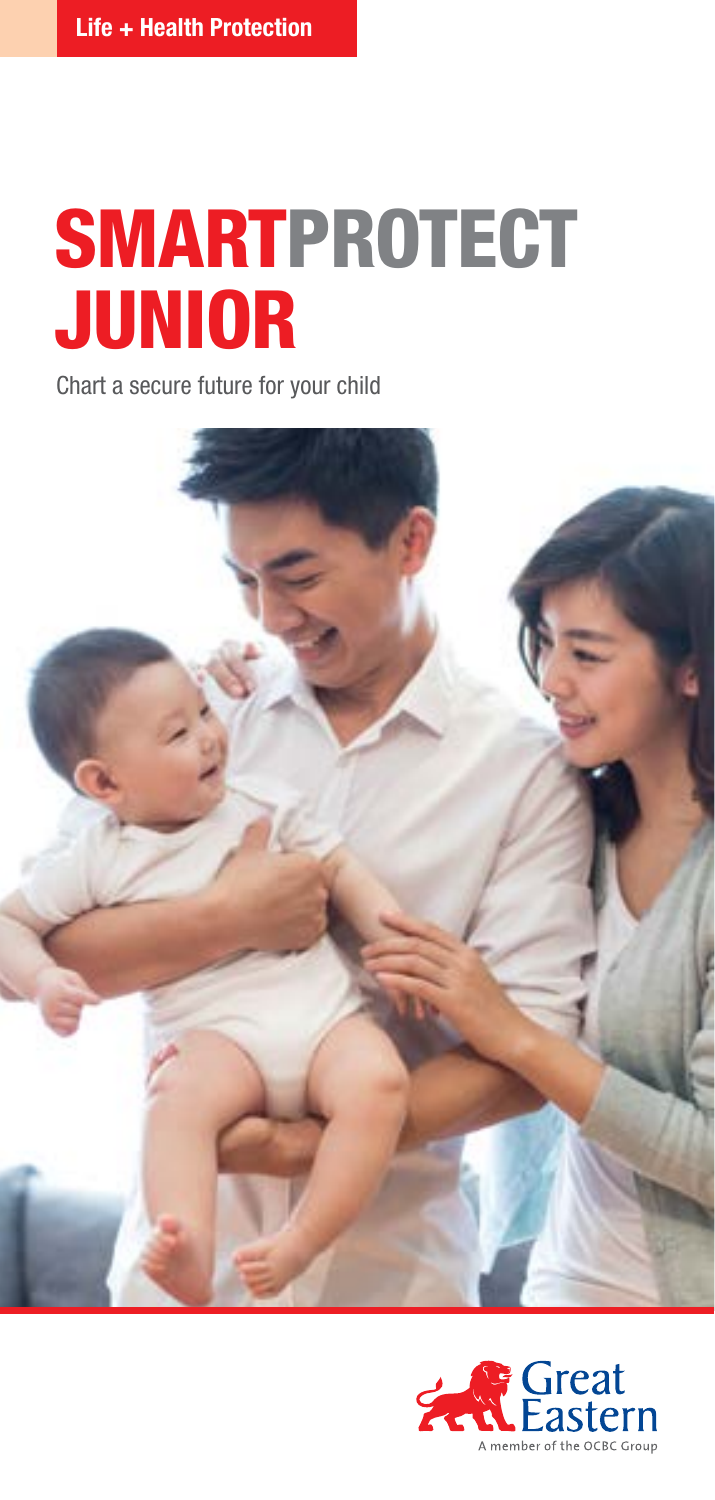# Chart a secure future for your child

As you look forward to growing your family with your child, it pays to plan ahead – the earlier, the better. That's because you want to ensure your child is properly prepared against life's uncertainties and is set to enjoy a bright future right from the start of his or her life.

With Smart **Protect** Junior, you can protect your little bundle of joy starting from infancy or even before your child is born, by providing long-term life insurance protection. At the same time, you will be preparing him or her for a bright future with access to professionally managed investment funds. You can be rest assured that your child can grow up protected and prepared for the future with SmartProtect Junior.

# Benefits at a glance



*Note: Terms and conditions apply.*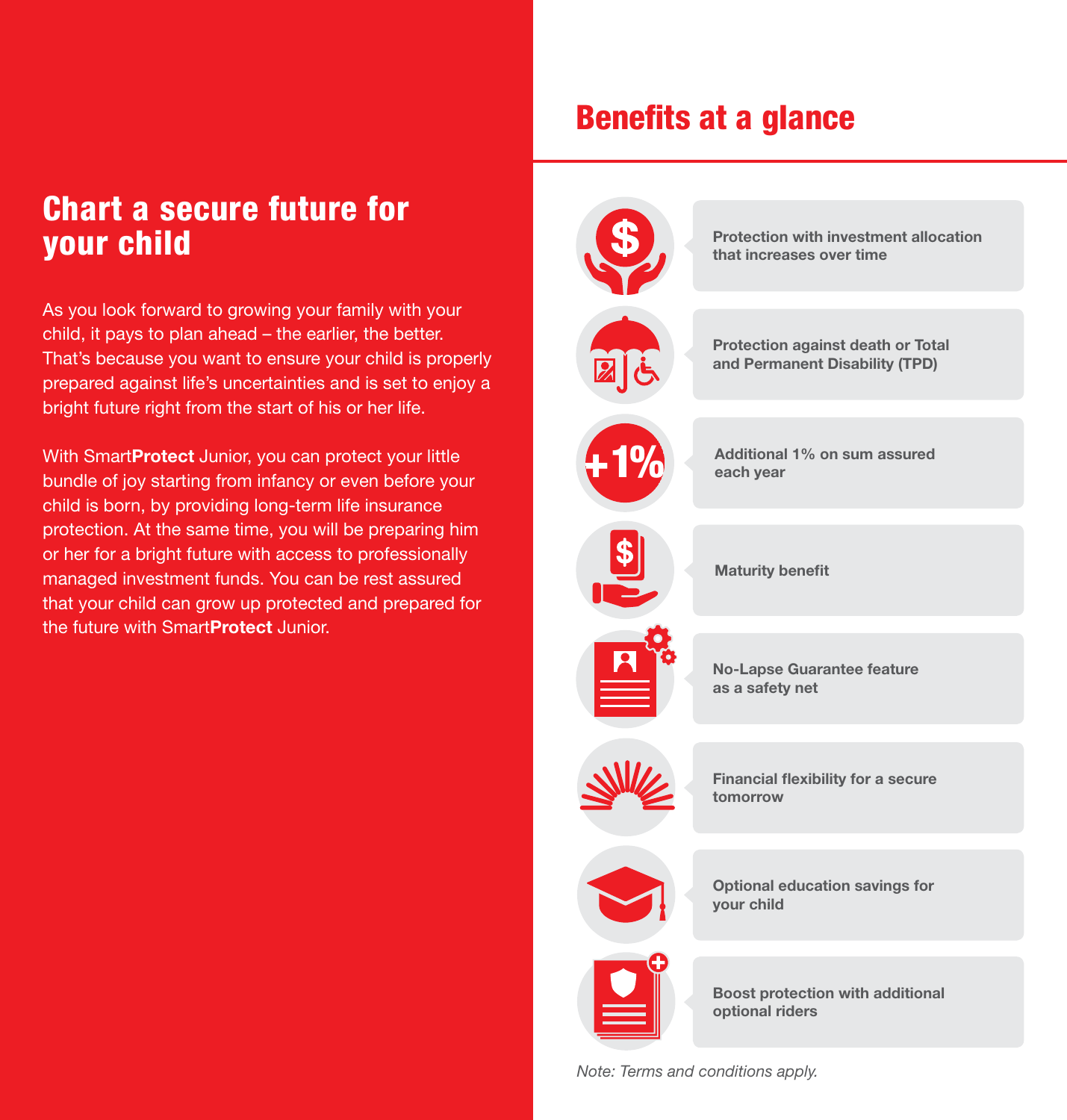

# Protection with investment allocation that increases over time

SmartProtect Junior is a regular premium investment-linked insurance plan that gives you access to professionally managed unit funds. It allows your child to enjoy long-term coverage up to age 100 years next birthday.

The insurance premiums paid are allocated to the unit funds at rates that increase over time as follows:

| <b>Policy Year</b> | <b>Insurance Premium</b><br><b>Allocation Rate</b> |
|--------------------|----------------------------------------------------|
| $1 - 3$            | 60%                                                |
| $4 - 6$            | 80%                                                |
| $7 - 8$            | 95%                                                |
| 9 and above        | 100%                                               |

*Note: Terms and conditions apply.*



# Protection against death or TPD

SmartProtect Junior provides you and your child with essential coverage against life's uncertainties. If the unexpected happens to your child, the basic sum assured, additional sum assured and total investment value will be paid out.

Should TPD occur prior to the policy anniversary on which your child attains age 70 next birthday, the basic sum assured, additional sum assured and total investment value will be paid out in accordance with the provisions of the policy.

*Note: If this plan commences before the birth of your child, the abovementioned coverage will only start from the next monthly due date following your child's birth. Other terms and conditions apply.*



# Additional 1% on sum assured each year

With SmartProtect Junior, an additional sum assured of 1% of the basic sum assured is provided to you upon every completed policy year, should death or TPD occur, up to the end of the 30th policy year.

#### An example of how this works:



*Note: The example above is used for illustrative purposes only. Terms and conditions apply.*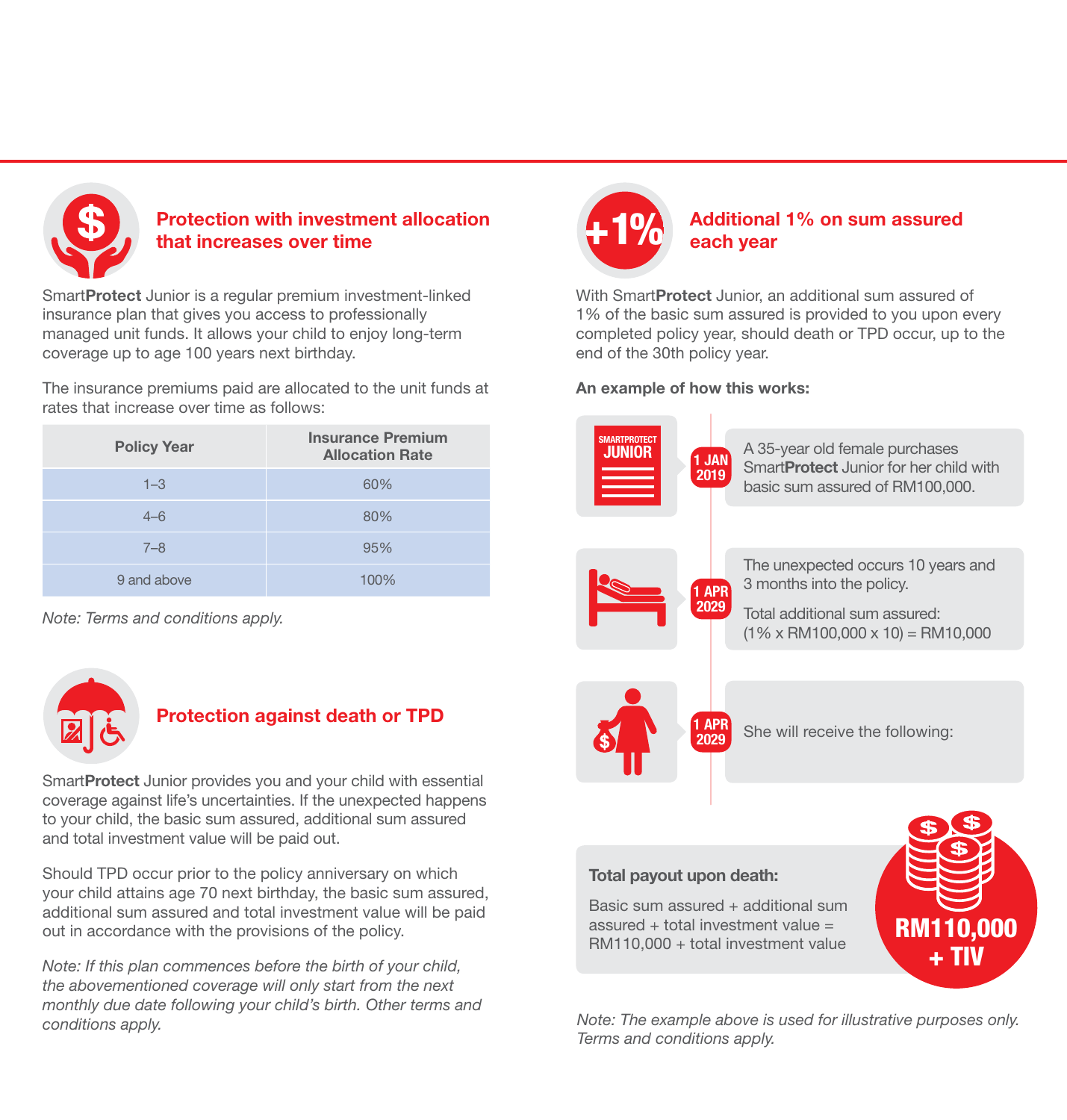

### Maturity benefit

Once the policy matures, you will receive 100% of your total investment value.

*Note: Terms and conditions apply.*



# No-Lapse Guarantee as a safety net

SmartProtect Junior comes with a 'No-Lapse Guarantee' for the first three policy years starting from the day the policy is inforce. This valuable feature ensures that your policy will continue to remain inforce even if your total investment value becomes zero, so long as the premiums are paid consistently on each premium due date or during the grace period and no withdrawal is made within the first three policy years.

*Note: Terms and conditions apply.*



# Financial flexibility for a secure tomorrow

SmartProtect Junior lets you tailor the protection and investment levels to suit your own needs and goals. To safeguard your child's financial security in the future, you can even bolster the resources you leave him, with the option of boosting the investment value of your policy via single premium top-ups subject to a minimum of RM1,000 per top-up.

*Note: Terms and conditions apply.*



# Optional education savings for your child

SmartProtect Junior also opens doors to better education opportunities for your child with IL EduSaver, an optional regular-premium investment top-up attachable to this plan to assist you in building education savings for your child's future.

Premiums paid for IL EduSaver will be allocated into an Education Fund Account, which will be payable to you in one lump sum according to the table below:

|                                                                                           | Amount of total account value in<br><b>Education Fund Account payable</b> |
|-------------------------------------------------------------------------------------------|---------------------------------------------------------------------------|
| On the policy<br>anniversary on which<br>your child attains age<br>18 years next birthday | 50%                                                                       |
| Upon maturity                                                                             | 100%                                                                      |

*Note: Terms and conditions apply.*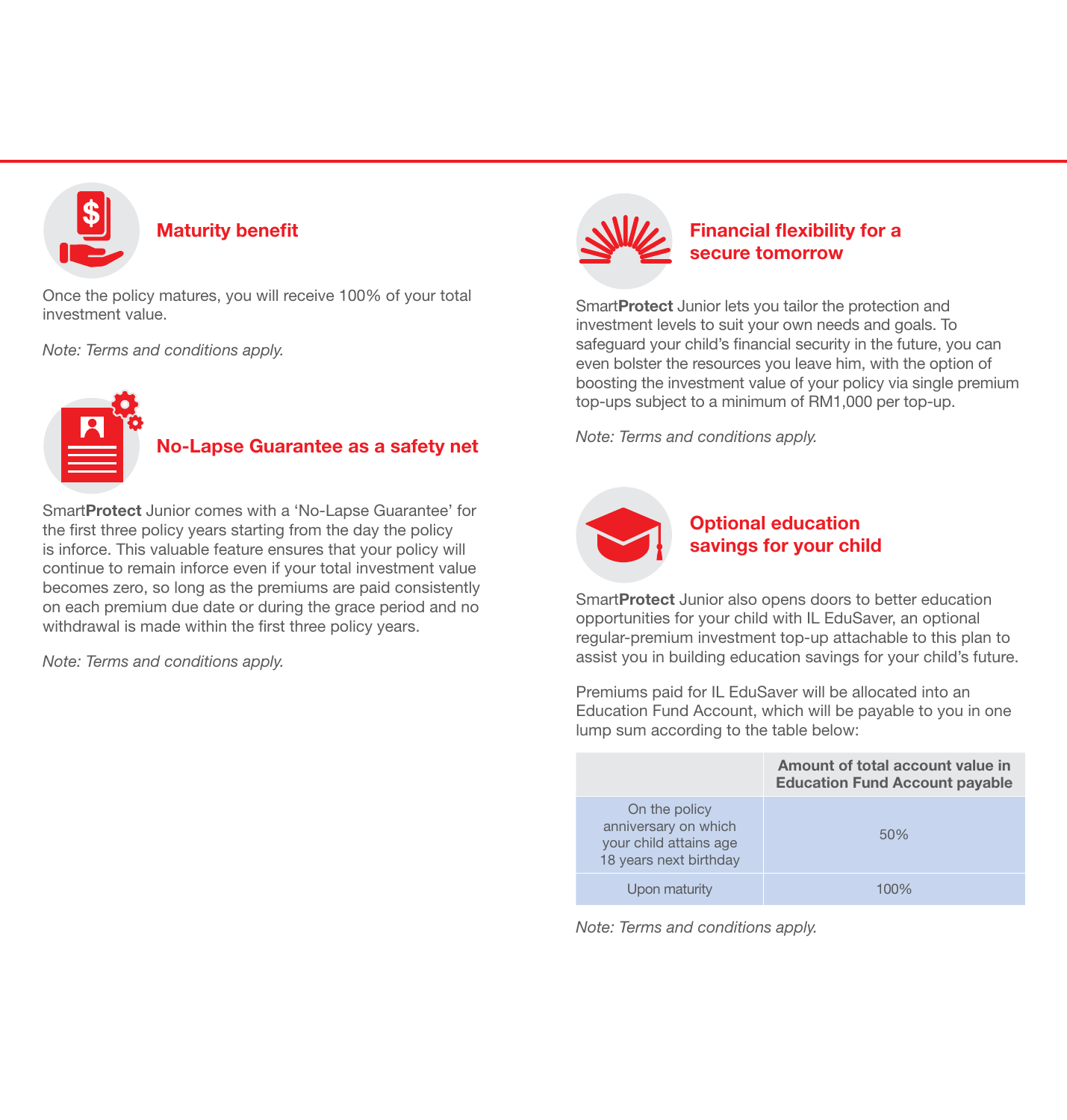

# Boost protection with other additional optional riders

You can enjoy further peace of mind by attaching various comprehensive riders to your SmartProtect Junior plan. These are some of the riders available for you to choose from:

• SmartMedic Million / SmartMedic Million Extender / SmartMedic Million Plus

Provides medical protection against unexpected emergencies.

### • Smart Multi Critical Care

Multiple-pay critical illness rider that provides coverage for 188 conditions across early, intermediate and advanced stages along with special benefits.

• IL Critical Illness Benefit Rider

Helps secure your finances should critical illness occur to the life assured.

• IL Critical Illness Plus Rider

Provides additional coverage should critical illness occur to the life assured.

• IL Junior CI Plus Rider

Provides financial protection against child critical illnesses.

#### • IL Premium Waiver Extra Rider (Jr)

Waives premiums should disability or critical illness occur to the life assured.

• IL Payer Benefit Extra Rider (Jr)

Waives premiums should death, disability or critical illness occur to the payer.

*Note: Terms and conditions apply.*

# Description of Funds

The choice of funds should be based on, among others, your tolerance to risk. Please seek advice from your agent or the Company on the types of funds which will suit your tolerance to risk.

The fund management charge is not guaranteed and may vary from time to time by giving you 3 months' advance written notice. The available funds are:

| <b>Funds</b>                            | <b>Fund Descriptions</b>                                                                                                                                                                                                                                                                                                                                                                                                | Fund<br><b>Management</b><br>Charge<br>(per annum) |
|-----------------------------------------|-------------------------------------------------------------------------------------------------------------------------------------------------------------------------------------------------------------------------------------------------------------------------------------------------------------------------------------------------------------------------------------------------------------------------|----------------------------------------------------|
| Lion Balanced<br>Fund                   | A fund which invests in a<br>mixture of equities (ranging<br>from 40% to 60%) and fixed<br>income securities. This fund<br>seeks to provide medium to<br>long-term capital appreciation,<br>with a moderate level of<br>volatility.                                                                                                                                                                                     | 1.00%                                              |
| <b>Lion Fixed</b><br><b>Income Fund</b> | A fund which invests in fixed<br>income securities, for example<br>government and corporate<br>bonds as well as cash and<br>cash equivalents. This fund<br>seeks to provide consistent<br>return at low levels of volatility.<br>Although the fund invests<br>mainly in Malaysia (40% to<br>100%), it may also partially<br>invest in foreign fixed income<br>securities (up to 50%), to<br>enhance the fund's returns. | 0.50%                                              |
| Lion<br>Progressive<br>Fund             | A fund which invests in a<br>mixture of equities (ranging<br>from 50% to 90%) and fixed<br>income securities. This fund<br>seeks to provide medium to<br>long-term capital appreciation,<br>with a moderate-to-high level<br>of volatility.                                                                                                                                                                             | 1.35%                                              |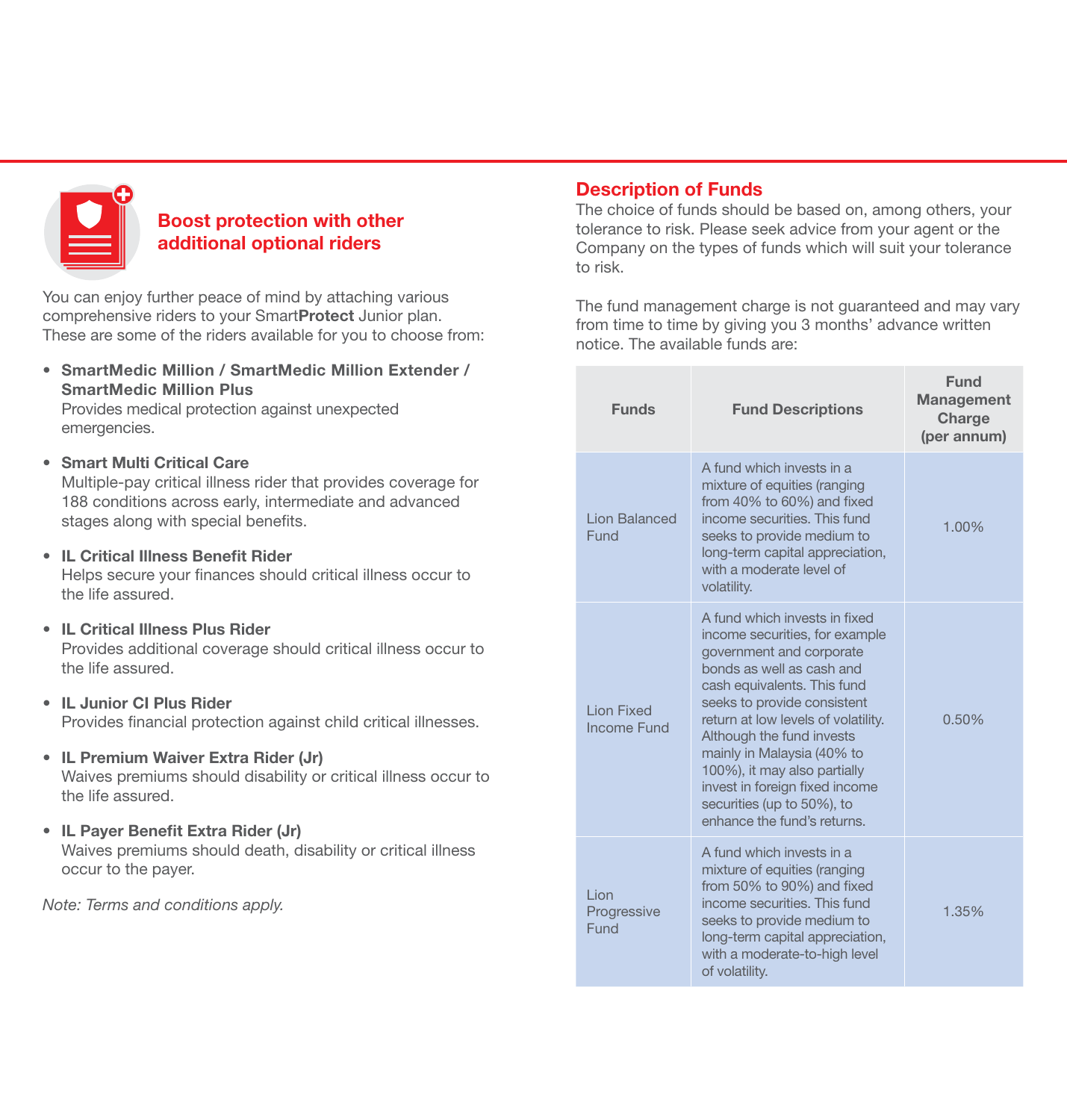| <b>Funds</b>                               | <b>Fund Descriptions</b>                                                                                                                                                                                                                                                                                                                                                                                                                                                                | <b>Fund</b><br>Management<br>Charge<br>(per annum) | <b>Funds</b>                                  | <b>Fund Descriptions</b>                                                                                                                                                                                                                                                                                                                                                                                                                                                                                                 | <b>Fund</b><br><b>Management</b><br>Charge<br>(per annum) |
|--------------------------------------------|-----------------------------------------------------------------------------------------------------------------------------------------------------------------------------------------------------------------------------------------------------------------------------------------------------------------------------------------------------------------------------------------------------------------------------------------------------------------------------------------|----------------------------------------------------|-----------------------------------------------|--------------------------------------------------------------------------------------------------------------------------------------------------------------------------------------------------------------------------------------------------------------------------------------------------------------------------------------------------------------------------------------------------------------------------------------------------------------------------------------------------------------------------|-----------------------------------------------------------|
| Dana Sejati                                | A fund which invests in<br>Shariah approved fixed<br>income securities, for example<br>government and corporate<br>sukuk as well as Islamic money<br>market papers/deposits. This<br>fund seeks to provide consistent<br>return at low levels of volatility.<br>Although the fund invests mainly<br>in Malaysia (40% to 100%),<br>it may also partially invest in<br>foreign Shariah approved fixed<br>income securities (up to 50%),<br>to enhance the fund's returns.                 | 0.50%                                              | <b>Lion Small Mid</b><br>Cap Fund             | A fund where 60% to 100%<br>of investments are in equities<br>with the balance in cash and/<br>or cash equivalents, which<br>may be volatile in the short<br>term. This fund seeks to<br>achieve medium to long-term<br>capital appreciation, investing<br>in Malaysian (50% to 100%)<br><b>Small and Medium Market</b><br>Capitalisation ("Small Mid Cap")<br>equities. It may partially invest in<br>foreign Small Mid Cap equities<br>(Asia Pacific excluding Japan                                                   | 1.40%                                                     |
| <b>Lion Enhanced</b><br><b>Equity Fund</b> | A fund where 80% to 100% of<br>the investments are in equities.<br>This fund seeks to achieve<br>medium to long-term capital<br>appreciation. Although the fund<br>invests mainly in Malaysia (50%<br>to 100%), it may also partially<br>invest in companies that have<br>significant business operations<br>in Singapore (up to 25%)<br>and Greater China (Mainland<br>China, Hong Kong, Macau<br>and Taiwan) (up to 25%), if and<br>when necessary, to enhance the<br>fund's returns. | 1.50%                                              | <b>Lion Advanced</b><br><b>Strategic Fund</b> | region) if and when necessary,<br>to enhance the fund's returns.<br>A fund which invests in a<br>mixture of equities, fixed income<br>securities and money market<br>instruments in Malaysia and<br>companies that have significant<br>business operations in Asia.<br>There is flexibility in asset<br>allocation as this fund may invest<br>solely in fixed income securities<br>or equities. Collective investment<br>schemes such as unit trusts,<br>mutual funds and exchange-<br>traded funds which invest in such | 1.35%                                                     |
| Dana Gemilang                              | A fund where 80% to 100% of<br>the investments are in equities.<br>This fund seeks to achieve<br>medium to long-term capital<br>appreciation. Although the fund<br>invests mainly in Malaysia (50%<br>to 100%), it may also partially<br>invest in companies that have<br>significant business operations                                                                                                                                                                               | 1.50%                                              |                                               | underlying asset classes may be<br>considered. The fund seeks to<br>maximise capital appreciation<br>over the medium to long-term<br>while reducing risks and/or<br>enhancing returns through timely<br>and dynamic switching of asset<br>classes in different markets at<br>any given point in time.                                                                                                                                                                                                                    |                                                           |
|                                            | in Singapore (up to 25%)<br>and Greater China (Mainland<br>China, Hong Kong, Macau and<br>Taiwan) (up to 25%), if and when<br>necessary, to enhance the fund's<br>returns. The fund only invests in                                                                                                                                                                                                                                                                                     |                                                    | Notes:<br>i.                                  | Although Dana Gemilang and Dana Sejati invest in Shariah-<br>approved securities, the investment-linked insurance plans<br>that invest in these funds are not classified as Shariah-<br>compliant products.                                                                                                                                                                                                                                                                                                              |                                                           |

# Description of Funds (Cont')

Shariah-approved securities.

*ii. Terms and conditions apply.*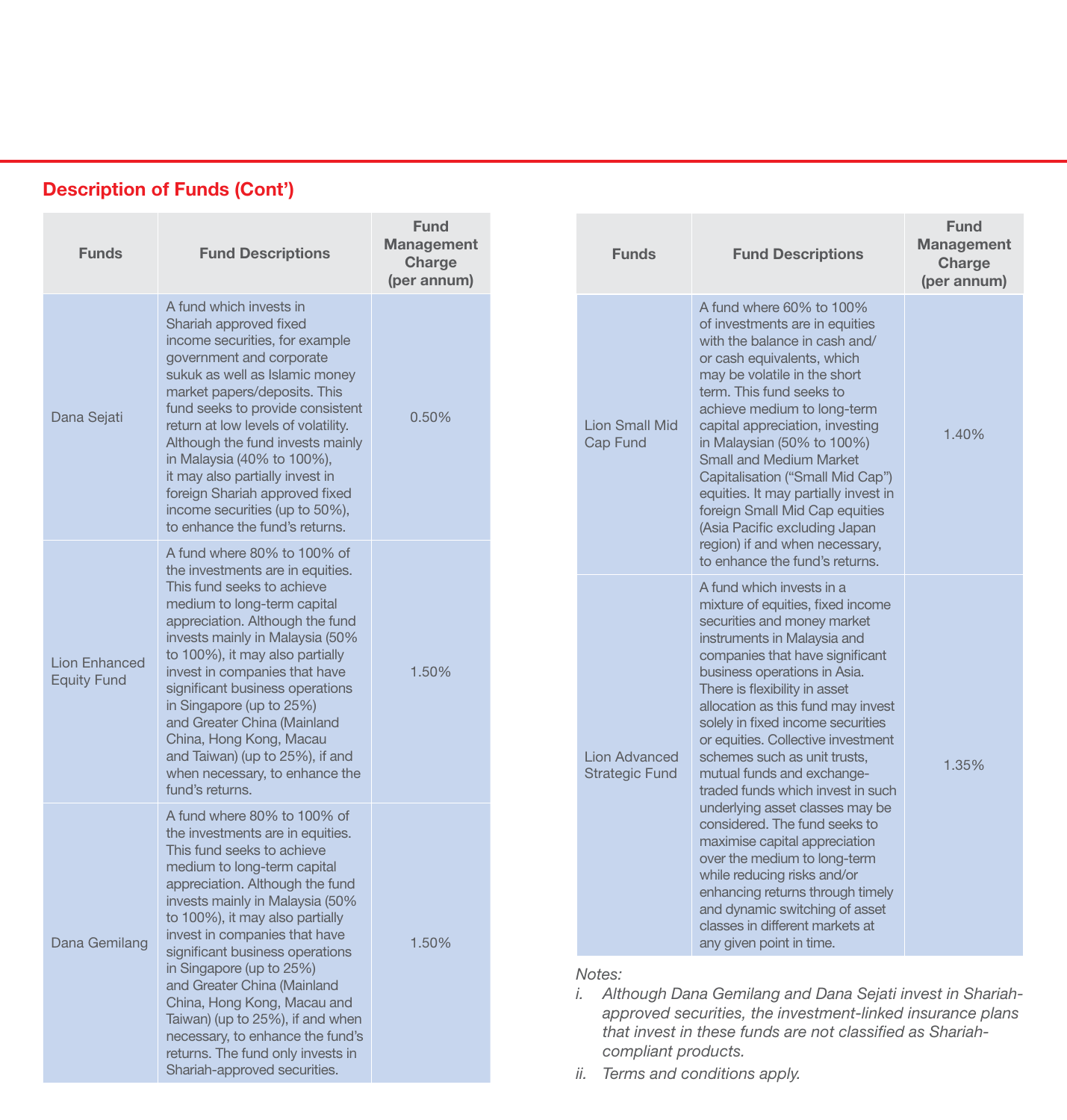# Frequently Asked Questions

#### Q: Who can apply?

| ۰. |  |  |
|----|--|--|
| -- |  |  |
|    |  |  |

|  |  |  | who can apply? |
|--|--|--|----------------|
|--|--|--|----------------|

| <b>Life Assured</b> | <b>Entry Age</b> |                                |  |
|---------------------|------------------|--------------------------------|--|
| <b>Unborn Child</b> | Minimum          | 13 weeks of gestational period |  |
|                     | Maximum          | 35 weeks of gestational period |  |
| Child               | Minimum          | 14 days attained age           |  |
|                     | Maximum          | 15 years age next birthday     |  |

*Note: Where the life assured is an unborn child, the Smart Baby Shield riders, which provide pregnancy care and child care coverage, will be attached to this plan.* 

#### Q: How much sum assured can I purchase?

A: The minimum sum assured for this plan is RM12,000. Any application for SmartProtect Junior is subject to the Company's applicable underwriting requirements.

#### Q: What are some of the exclusions under the plan?

- A: No benefit is payable under the following circumstances:
	- Pre-existing conditions.
	- Death during the first policy year as a result of suicide, while sane or insane.
	- TPD resulting from self-inflicted injuries, while sane or insane.

*The exclusions highlighted here are not exhaustive. Full details are available in the policy document.*

#### Q: How do I pay my premiums?

A: You can pay by credit card, JomPAY, internet banking, GIRO, ePAY or Collecting Bank (over-the-counter, ATM and cheque deposit machine). You have the flexibility to pay your premium annually, half-yearly, quarterly or even monthly. However, cheque is not allowed for the monthly mode of payment.

#### Q: What are the current fees and charges?

A: Insurance Charges: Applicable to the sum assured, and varies according to life assured's age, gender, smoking habits and health condition.

> *Note: If this plan commences before the birth of your child, the first deduction for the insurance charges for this plan and (unless otherwise stated) for the attachable*

*riders, will be made on the next monthly due date immediately following the Expected Due Date ("EDD") of the life assured, and subsequently, the insurance charges are deducted monthly from the value of your units.*

Monthly Policy Fee: RM6.00.

*Note: If the plan is purchased before the birth of your child at the commencement of this plan, policy fee for the prenatal period will be collected upfront at policy inception.*

Fund Management Charge: You can refer to the Description of Funds for the details on fund management charge.

*Note: Changes to fees and charges can be made on policy anniversary by giving you 3 months' advance written notice.*

### Q: Will I be entitled to tax benefits?

A: Benefits received from SmartProtect Junior are generally non-taxable and premiums paid may qualify for tax relief. However, tax benefits are subject to the Malaysian Income Tax Act, 1967, and the final decision of the Inland Revenue Board.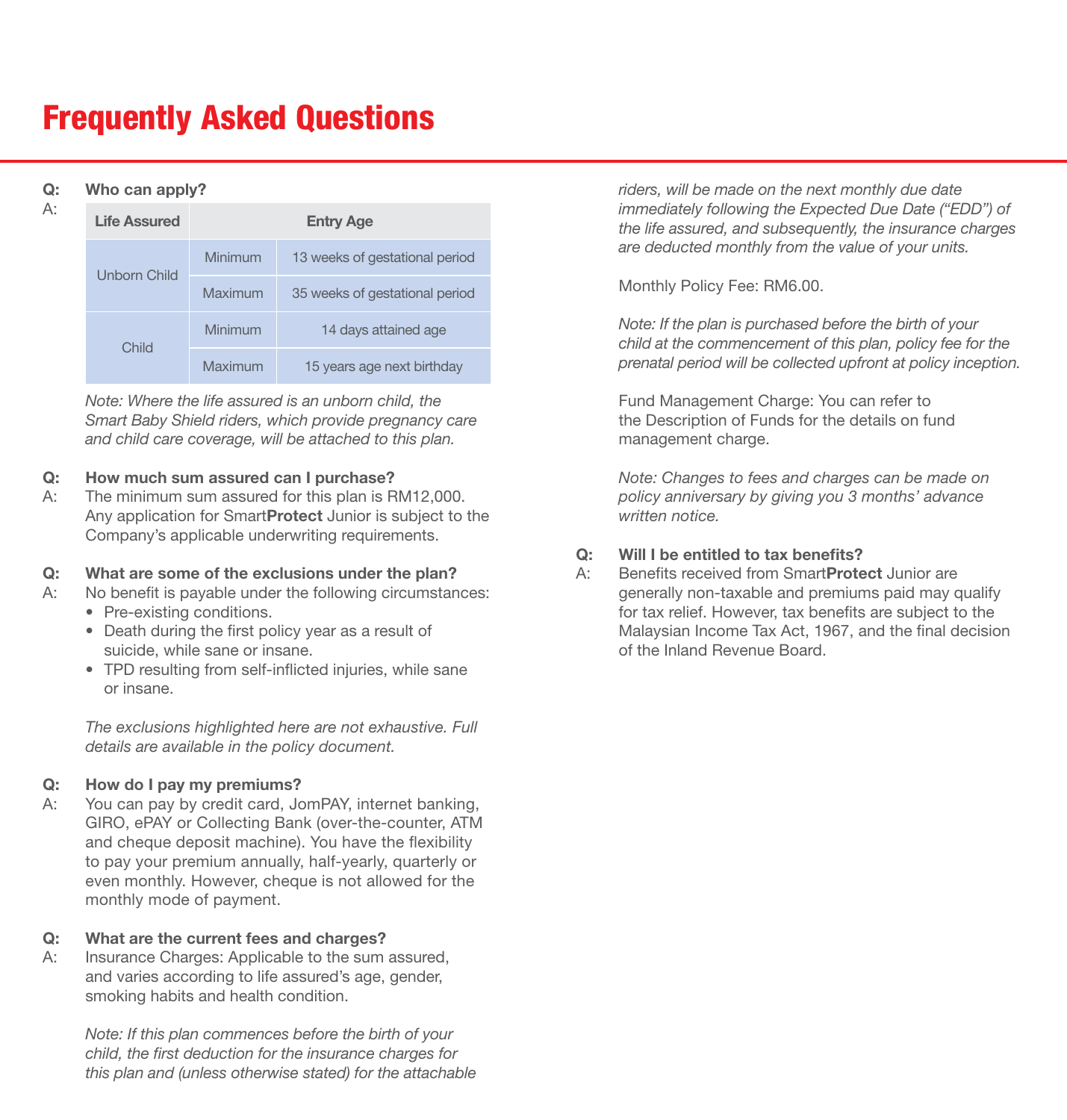# Important Notices

SmartProtect Junior is a regular premium investment-linked insurance plan. Some of the choices of funds invest in Shariah-approved securities. However, this is not a Shariahcompliant product. This plan is an insurance product that is tied to the performance of the underlying assets, and is not a pure investment product such as unit trusts. Premiums are payable for the whole term of the policy, or until death or TPD or termination of the policy, whichever comes first.

You should satisfy yourself that this plan will best serve your needs and that the premium payable under the policy is an amount you can afford. A free-look period of 15 days is given for you to review the suitability of the plan. If the policy is returned to the Company during this period, the Company shall refund an amount equal to the sum of:

- a) the total investment values of the policy based on the net asset value at next valuation date; and
- b) the investment values of the units which have been cancelled to pay for insurance charges and policy fee; and c) the amount of the premiums that have not been allocated;

minus the medical expenses incurred for medical examinations, if any.

Net asset value is the single price at which the policy owner buys the units in a unit fund and sells the units back to the unit fund. If you switch over your policy from one company to another or if you exchange your current policy with another policy within the same company, you may be required to submit an application where the acceptance of your proposal will be subject to the terms and conditions to be imposed at the time of the policy switching or replacement.

In cases where the purchase involves a premium of a sizeable amount i.e. RM5,000 and more, you should consider purchasing a single premium investment-linked insurance plan as single premium plans offer better allocation rates for investment. However, please take note that single premium plans may not offer as much insurance protection as regular premium plans and may have less riders/supplementary benefits available.

You may stop paying the premiums and still enjoy protection as long as there is a sufficient total investment value to pay for the insurance charges, policy fee and supplementary benefit premiums, where applicable. However, there is a possibility of the policy lapsing when the required charges, including rider charges, exceed the value of the fund units available. Purchasing too many unit-deduction riders may deplete the fund units.

In the event the actual sustainability of the policy is reduced due to revision of insurance charges, the Company may vary the Basic Annual Premium and any regular investment top-ups on policy anniversary by giving you 3 months' advance written notice.

Buying an investment-linked insurance plan is a long-term commitment. An early termination of the policy involves high costs and the withdrawal value is dependent on the prevailing market value of the underlying assets of the unit fund. Therefore, the withdrawal value may be less than the total premiums paid. The policy value may rise or fall, based on the underlying performance of the funds. The performance of the funds is not guaranteed. The sustainability of the policy depends on the underlying performance of the funds. The investment risk under the policy will be borne solely by the policy owner. Past actual performance is not a guide to future performance, which may be different.

Any amount of the premium that has not been allocated to purchase units is used to meet the payment of commissions to intermediaries and general expenses of the Company. The Company reserves the right, in circumstances it considers exceptional, to suspend issuance or redemption of units.

This brochure is for general information only. It is not a contract of insurance. You are advised to refer to the Sales Illustration, Fund Fact Sheet, Product Disclosure Sheet and sample policy documents for detailed important features and benefits of the plan before purchasing the plan. The exclusions and limitations of benefits highlighted above are not exhaustive. For further information, reference shall be made to the terms and conditions specified in the policy issued by Great Eastern Life.

If there is any discrepancy between the English, Bahasa Malaysia and Chinese versions of this brochure, the English version shall prevail.

*The terms "Great Eastern Life" and "the Company" shall refer to Great Eastern Life Assurance (Malaysia) Berhad.*

For more information, please contact your friendly Great Eastern Life Planning Advisor or Customer Service Careline at 1300-1300 88.